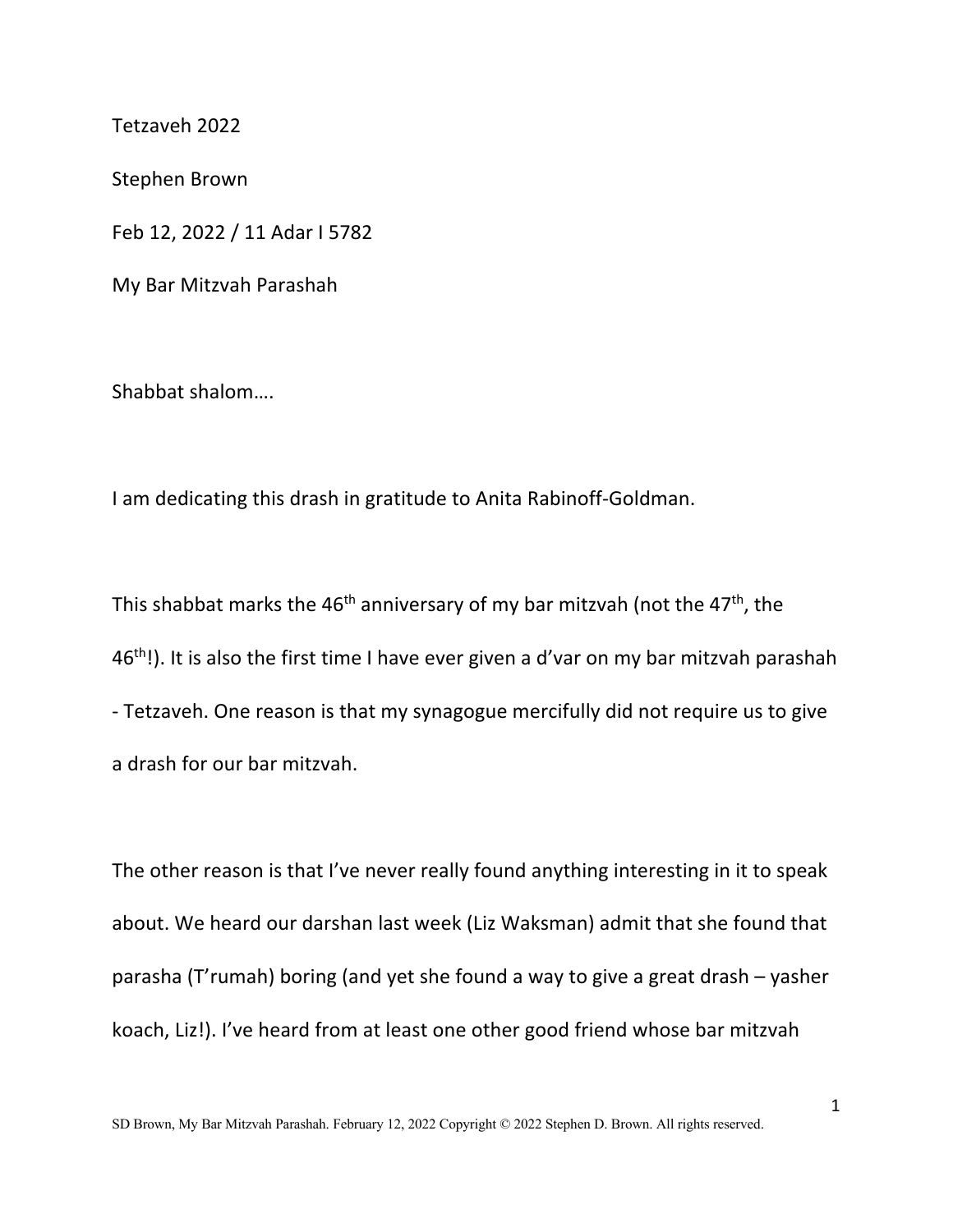parasha was T'rumah and who has always found it utterly boring. I can relate to this completely. For what is there to capture the mind of a 13-year-old - or a 59 year-old – after 4 solid preceding months of compelling narrative. There's no creation story to wrap your head around, no brotherly feuds, no floods, no fathers sending their sons off into the wilderness to die or offering them in sacrifice, no broken-hearted mothers or young lovers alighting from camels, no kniving, incest or sodomy, no slavery, murder, plagues or miracles, no ethical burdens or laws that challenge our virtues, no Moshe, no rebellion, no guilt…

The beloved cantor who taught me as I prepared for my bar mitzvah once tried to engage me in a discussion of the parasha. He asked me what I thought it was about. I told him it had something to do with pomegranates. He basically nodded and moved on to the leyning. I always wondered whether he was disappointed in me and thought it wasn't worth engaging me further. But as I've reflected on it, I wonder whether the reason he didn't try to offer me a different perspective, or probe further, was because he basically agreed.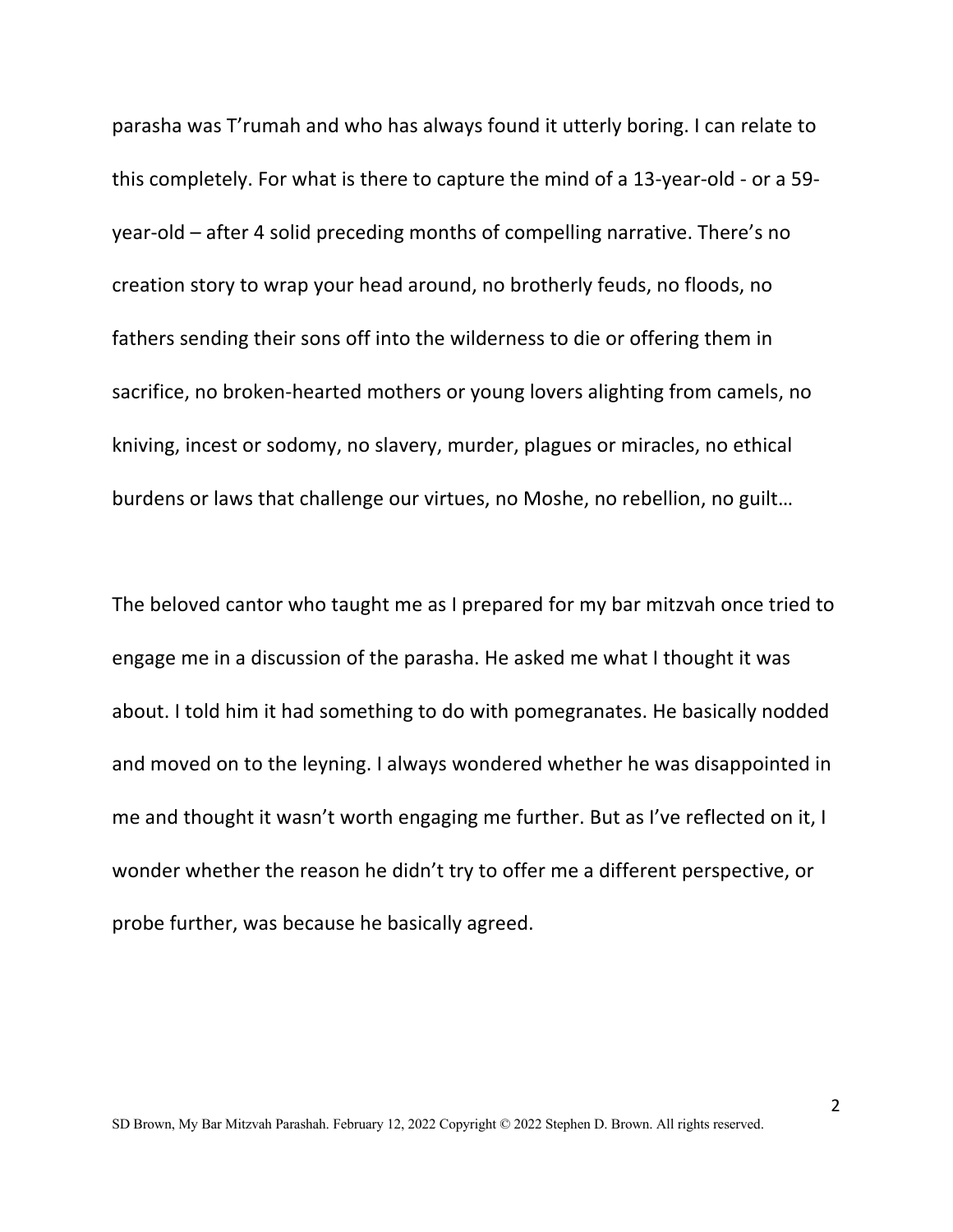46 years later, I will admit (as if it isn't readily apparent already), that I am still no Torah scholar. A scholar such as Nehama Leibowitz might commence with a fascinating, multifaceted elucidation of the linguistic twist that differentiates the opening command phrase of last weeks' parasha:º

## ּדַּבֵּר אֶל־בְּנֵי יִשְׂרָאֵל וְיִקְחוּ

*"Speak to the children of Israel to bring…"*

from the opening command of today's parashah:

## ּוְאַתָּה תְּצַוֶּה | אֶת־בְּנֵי יִשְׂרָאֵל וְיִקְחוּ

*"You (or thou, thyself) should command the children of Israel to bring…."*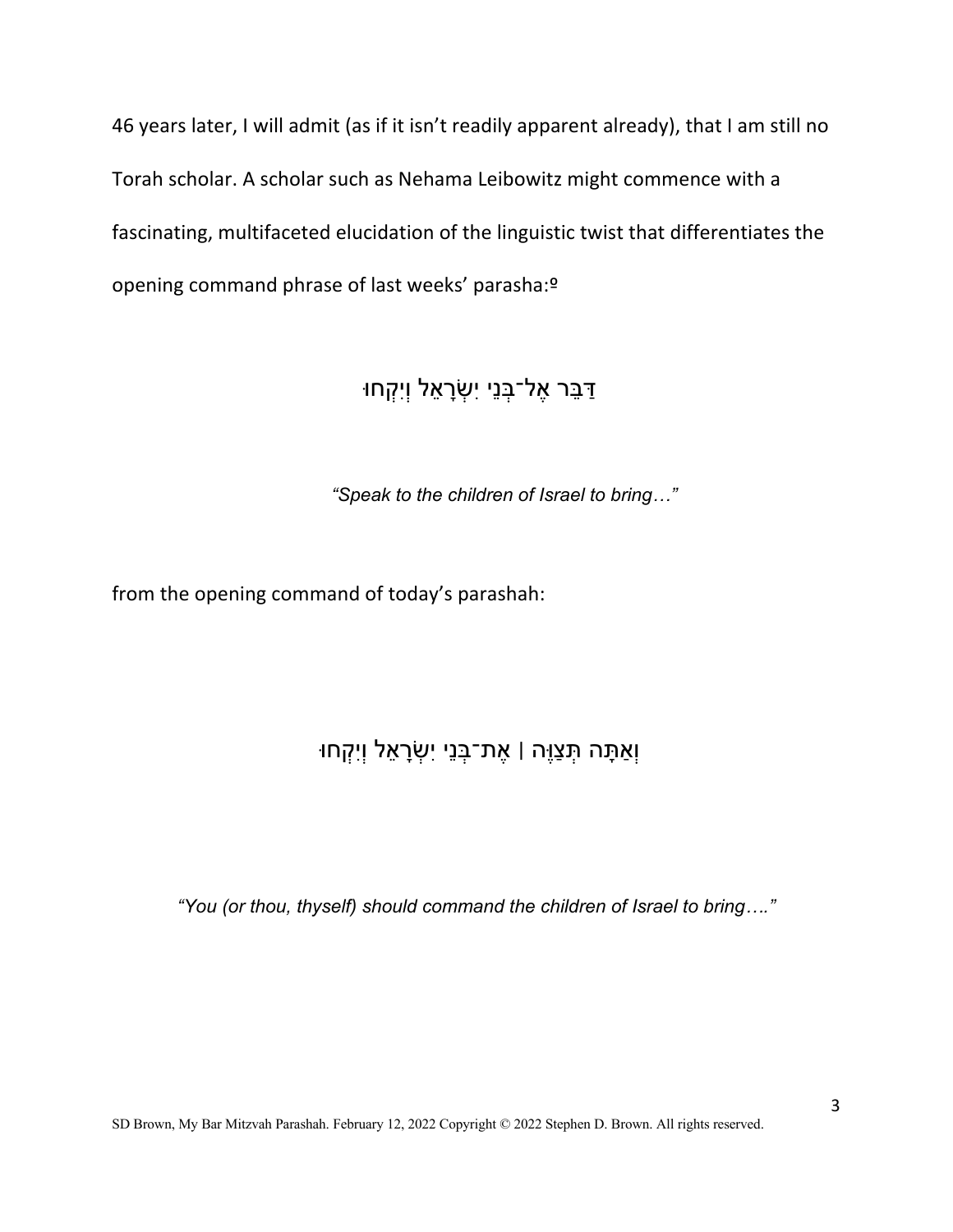Can you imagine if the cantor had thrown that at the 13-year-old me? My eyes would likely still have glazed over, but perhaps (maybe…) it would have presented a small portal for further examination. My cantor might then have continued his erudition, as Nechama Leibowitz did, with an exploration of the second half of the opening passuk, offering an explanation of the deep spiritual significance of the ner tamid, and the context of its counterintuitive reference at the beginning of this parasha, prior to the completion of the tabernacle or to the consecration of the priests. I frankly don't know how receptive I would have been to that discussion at the time of my bar mitzvah, but I will give myself credit and suggest that it might have kindled my interest. Still, my ignorance aside, who can blame me for my continued lack of interest. One commentary on Tetzaveh on Chabad.org is even entitled: "It's OK Not to Be Inspired (Right Now)"∞

More recently, a wonderful friend of mine who is a rabbi told me that Tetzaveh was, in fact, his favorite parashah. I explained to him my sense that our time moving through T'rumah and Tetzaveh, after having spent the past 4 months immersed in such gripping human narrative, seemed akin to the Israelites' experience with being adrift in the desert in the aftermath of the dramatic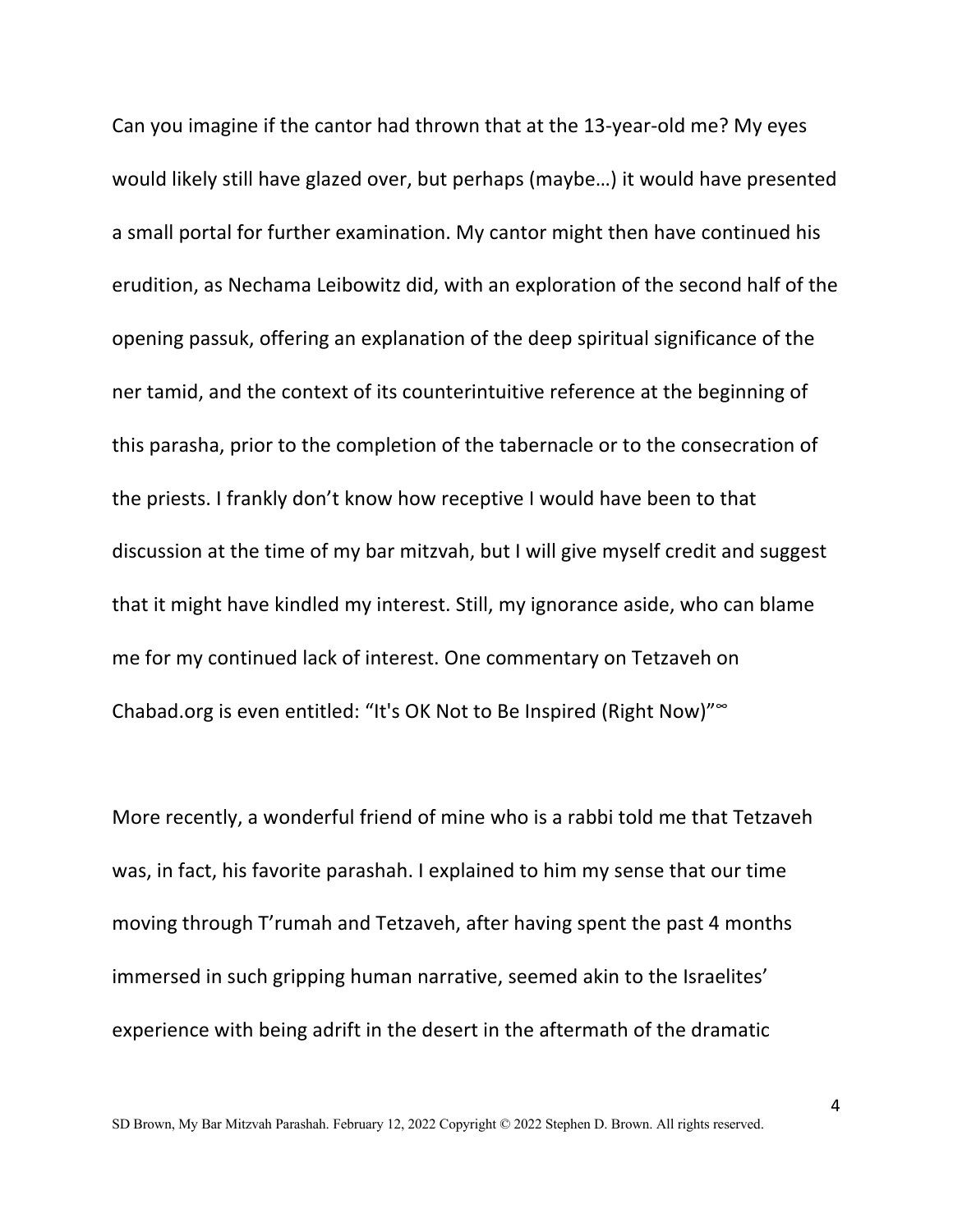preceding events. The adrenalin had worn off, and now, just as the Israelites were, we are enduring the boring, prosaic reality of nomadic desert life. My friend, however, frames the experience as not of the weariness of being adrift in the desert, but rather of the mystery and power of being in the presence of God, which is emphasized doubly in two successive verses (Shmot 29:45-46):

## וִשְׁכַּנְתִּי בָּתוֹךְ בְּנֵי יִשְׂרָאֵל וְהָיִיתִי לָהֶם לֵאלֹהִים:

*I will dwell among the Israelites, and I will be their God. (Shmot 29:45) And they shall know that I הוהי am their God, who brought them out from the land of Egypt that I might dwell among them….*

One commentator writes that this phrase " לְשׇׁכְנִ֣י בְכוֹתָ֑ם" – " that I might dwell among them*"* "is a gateway to one of the most fundamental and profound discussions found in theology in general and in Jewish thought in particular: the question of God's presence on earth." $\oint$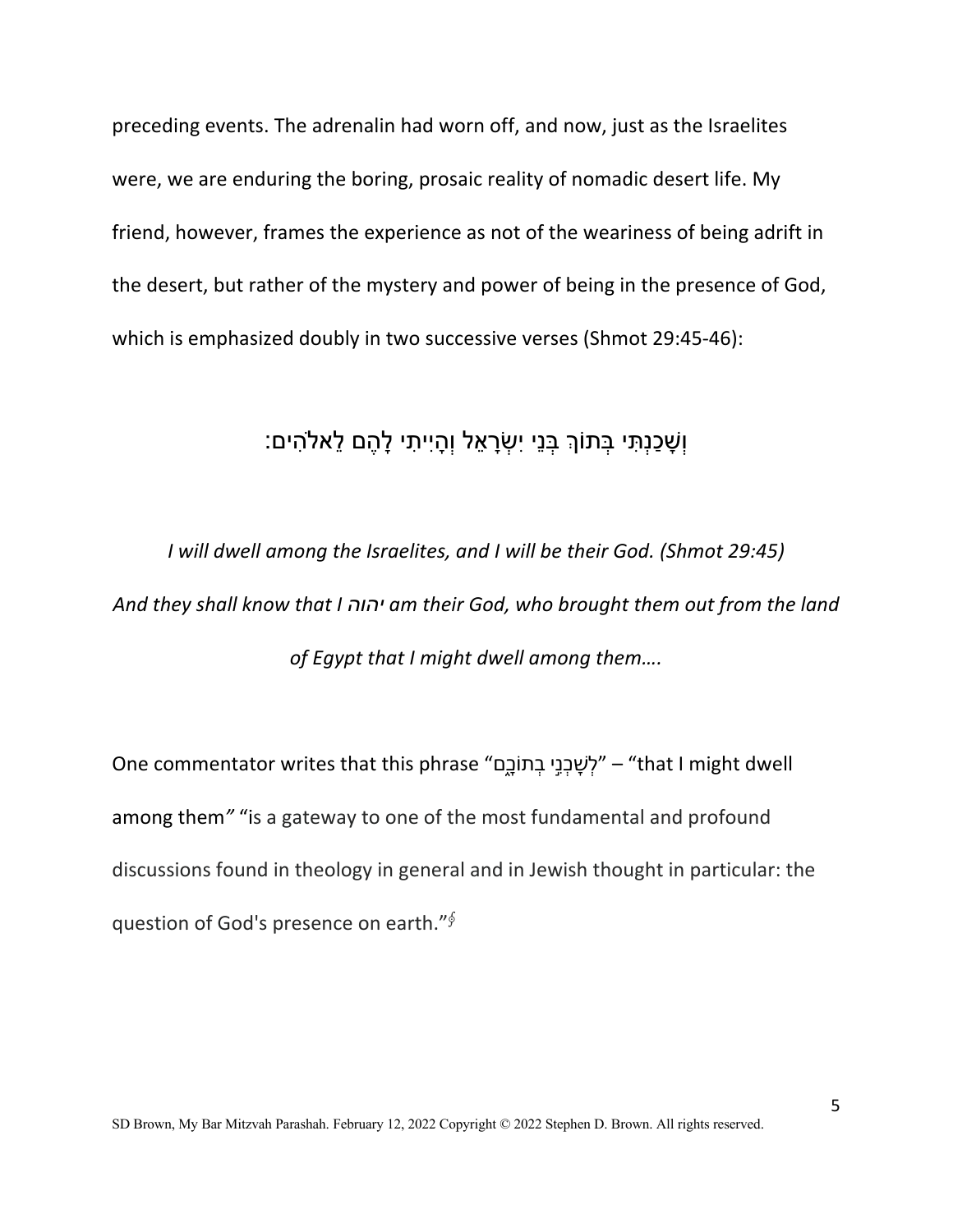I can see now how the painstaking details described in Tetzaveh create the requisite conditions permitting God's presence to exist within the human realm, and how that concept might be extrapolated to contemplate the parasha's contemporary relevance: what conditions must we establish to permit the possibility of that presence dwelling among us today, both in terms of our microlevel behaviors and our macro-level behaviors toward the planet itself.

The Chabad.org article I mentioned asserts that "Once you've gone through a legitimate process and come to a good conclusion, sometimes that's really all you need." This echoes the thoughts of another Chabad rabbi I once met (the Chabad of Chautauqua) who, when I asked him how often he felt truly spiritually "in the zone" in his daily Teffilot, responded that he was "batting around .300." But he, too, emphasized the importance of an earnest process – of putting in genuine effort every time. Rabbi Jonathan Sachs wrote similarly about Tetzaveh:

"Much of Judaism must seem to outsiders, and sometimes to insiders also, boring, prosaic, mundane, repetitive, routine, obsessed with details and bereft for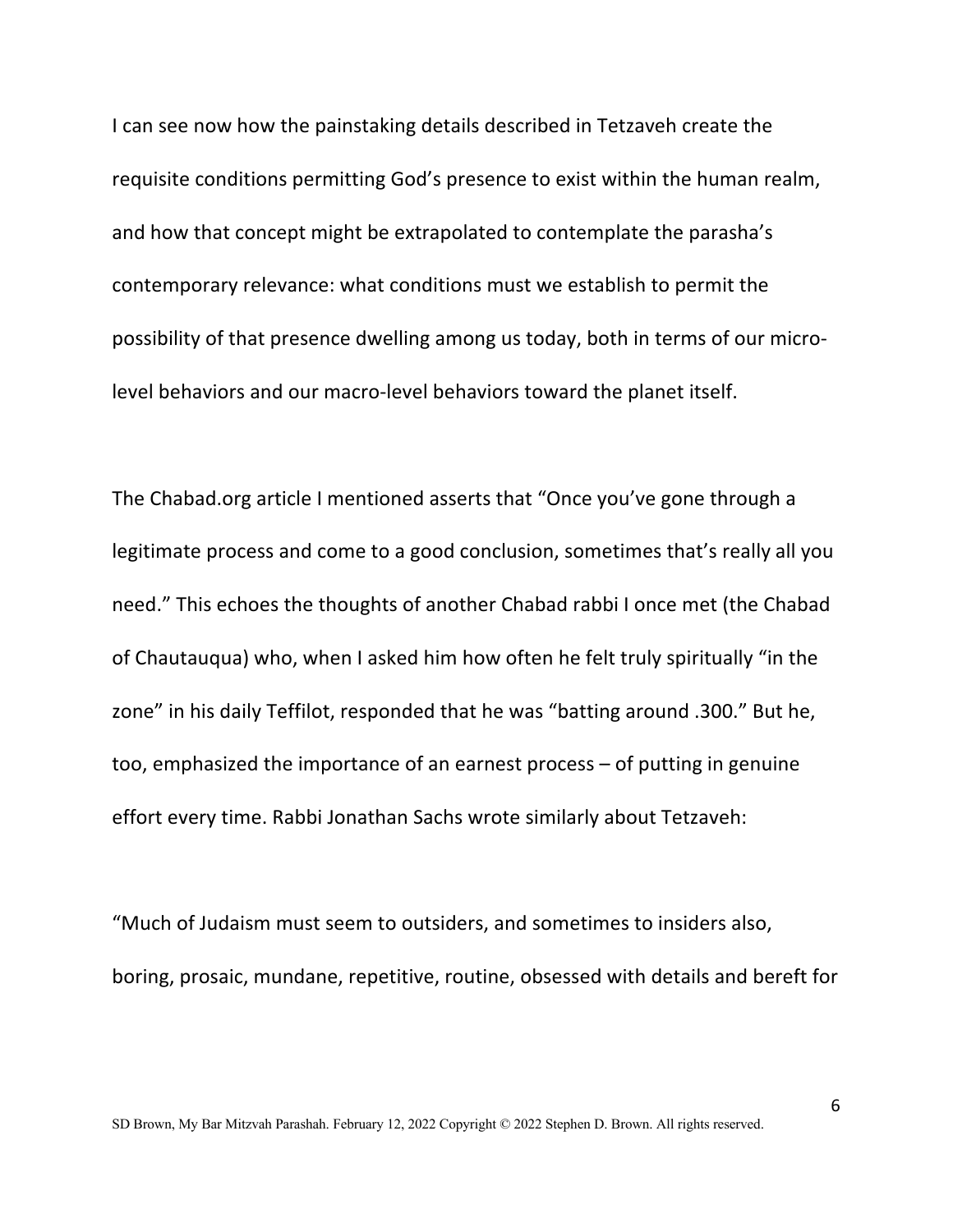the most part of drama or inspiration. Yet….that is where all sustainable greatness comes from."<sup>∾</sup>

Perhaps going through concerted motions of chipping away at this parasha, rather than essentially brushing it off, may have led me sooner to its deeper layers, and to regard it as sublime rather than boring. Still, for the non-scholar, and perhaps even a scholar or two, Tetzaveh remains hard to access.

For me, the portal to engaging with it more closely opened this past Yom Kippur at Hebrew College, when I had the opportunity to view Anita's beautiful "Seeing Torah" quilt exhibit. As many of you know, each panel in the exhibit is a visual representation of a specific parashah. As Anita describes on her website, "each piece is a visual midrash in the tradition of Jewish creative commentary…." As I approached the exhibit on Yom Kippur, one particular panel stood out from afar. I was struck by the beautiful, vibrant colors – shades of gold, blue, purple, and crimson - beaming from the panel. With closer inspection, each element within the piece became increasingly more detailed, revealing an extraordinary array of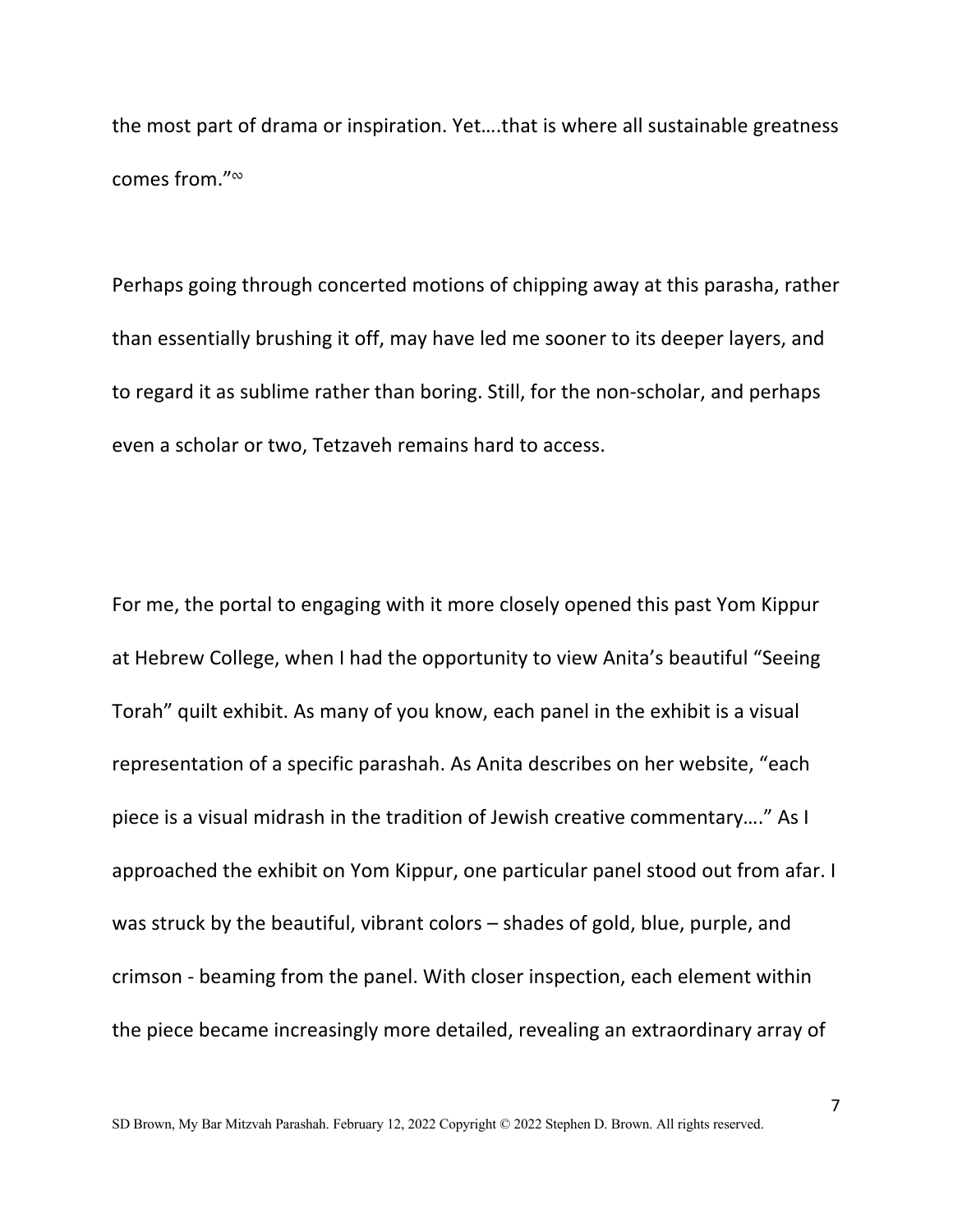internal textures, geometric features, and color patterns that acquired different dimensions depending on the orientation in which you viewed them. And of course, dangling at the bottom, alternating with a series of golden bells, was a row of pomegranates, rich with vitality.

This mesmerizing piece pulled me into Tetzaveh in a new way. It allowed me to see this parashah of mine not as boring, but rather as intricate, beautiful, and vibrant. I now know the gift of feeling an authentic resonance with one's bar mitzvah parasha -one that goes beyond the memories, the effort, and the meaning of the life cycle event, and extends to genuine, self-perpetuating intellectual and emotional connection to the text itself. And for this, I am grateful to Anita. I am also grateful for a deepened insight into how one individual can see beauty and meaning where another does not, and how powerful it can be when that understanding of beauty and meaning is transferred to the one whose eyes have not been previously open to it. This transference is among of the most precious aspects of art, friendship, and community. And it permits me now to say to my 13-year-old self: "Mazel tov, kid, you've gone through a legitimate process, and come to a good conclusion."